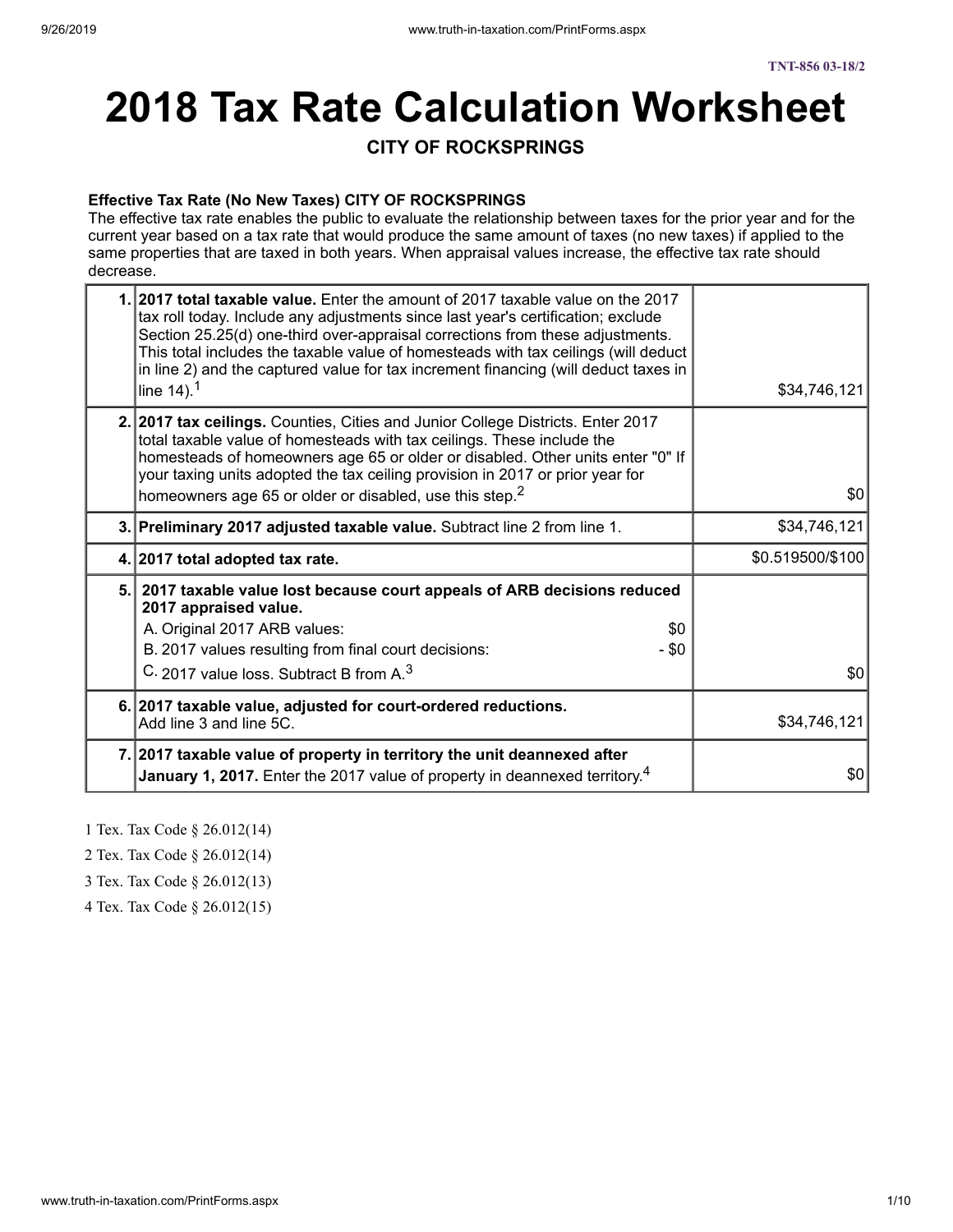# **2018 Tax Rate Calculation Worksheet (continued) CITY OF ROCKSPRINGS**

| 8.1 | 2017 taxable value lost because property first qualified for an exemption<br>in 2017. Note that lowering the amount or percentage of an existing exemption<br>does not create a new exemption or reduce taxable value. If the taxing unit<br>increased an original exemption, use the difference between the original<br>exempted amount and the increased exempted amount. Do not include value<br>lost due to freeport or "goods-in-transit" exemptions.<br>A. Absolute exemptions. Use 2017 market value:<br>\$10,885<br>B. Partial exemptions. 2018 exemption amount or<br>2018 percentage exemption times 2017 value:<br>$+$ \$29,500<br>C. Value loss. Add A and B. <sup>5</sup> | \$40,385     |
|-----|----------------------------------------------------------------------------------------------------------------------------------------------------------------------------------------------------------------------------------------------------------------------------------------------------------------------------------------------------------------------------------------------------------------------------------------------------------------------------------------------------------------------------------------------------------------------------------------------------------------------------------------------------------------------------------------|--------------|
| 9.  | 2017 taxable value lost because property first qualified for agricultural<br>appraisal (1-d or 1-d-1), timber appraisal, recreational/scenic appraisal or<br>public access airport special appraisal in 2018. Use only those properties<br>that first qualified in 2018; do not use properties that qualified in 2017.<br>A. 2017 market value:<br>\$0<br>B. 2018 productivity or special appraised value:<br>$-$ \$0<br>C. Value loss, Subtract B from A. <sup>6</sup>                                                                                                                                                                                                                | \$0          |
|     | 10. Total adjustments for lost value. Add lines 7, 8C and 9C.                                                                                                                                                                                                                                                                                                                                                                                                                                                                                                                                                                                                                          | \$40,385     |
|     | 11. 2017 adjusted taxable value. Subtract line 10 from line 6.                                                                                                                                                                                                                                                                                                                                                                                                                                                                                                                                                                                                                         | \$34,705,736 |
|     | 12. Adjusted 2017 taxes. Multiply line 4 by line 11 and divide by \$100.                                                                                                                                                                                                                                                                                                                                                                                                                                                                                                                                                                                                               | \$180,296    |
|     | 13. Taxes refunded for years preceding tax year 2017. Enter the amount of<br>taxes refunded by the taxing unit for tax years preceding tax year 2017. Types<br>of refunds include court decisions, Tax Code § 25.25(b) and (c) corrections and<br>Tax Code § 31.11 payment errors. Do not include refunds for tax year 2017.<br>This line applies only to tax years preceding tax year 2017.7                                                                                                                                                                                                                                                                                          | \$903        |
|     | 14. Taxes in tax increment financing (TIF) for tax year 2017. Enter the amount of<br>taxes paid into the tax increment fund for a reinvestment zone as agreed by the<br>taxing unit. If the unit has no 2018 captured appraised value in Line 16D, enter<br>$"0"$ . <sup>8</sup>                                                                                                                                                                                                                                                                                                                                                                                                       | \$0          |
|     | 15. Adjusted 2017 taxes with refunds and TIF adjustment. Add lines 12 and 13,<br>subtract line 14.9                                                                                                                                                                                                                                                                                                                                                                                                                                                                                                                                                                                    | \$181,199    |
| 16. | Total 2018 taxable value on the 2018 certified appraisal roll today. This<br>value includes only certified values and includes the total taxable value of<br>homesteads with tax ceilings (will deduct in line 18). These homesteads<br>includes homeowners age 65 or older or disabled. <sup>10</sup><br>A. Certified values only:<br>\$35,790,354<br>B. Counties: Include railroad rolling stock values<br>certified by the Comptroller's office:<br>$+$ \$0                                                                                                                                                                                                                         |              |
|     |                                                                                                                                                                                                                                                                                                                                                                                                                                                                                                                                                                                                                                                                                        |              |

5 Tex. Tax Code § 26.012(15)

6 Tex. Tax Code § 26.012(15)

7 Tex. Tax Code § 26.012(13)

8 Tex. Tax Code § 26.03(c)

9 Tex. Tax Code § 26.012(13)

10 Tex. Tax Code § 26.012(15)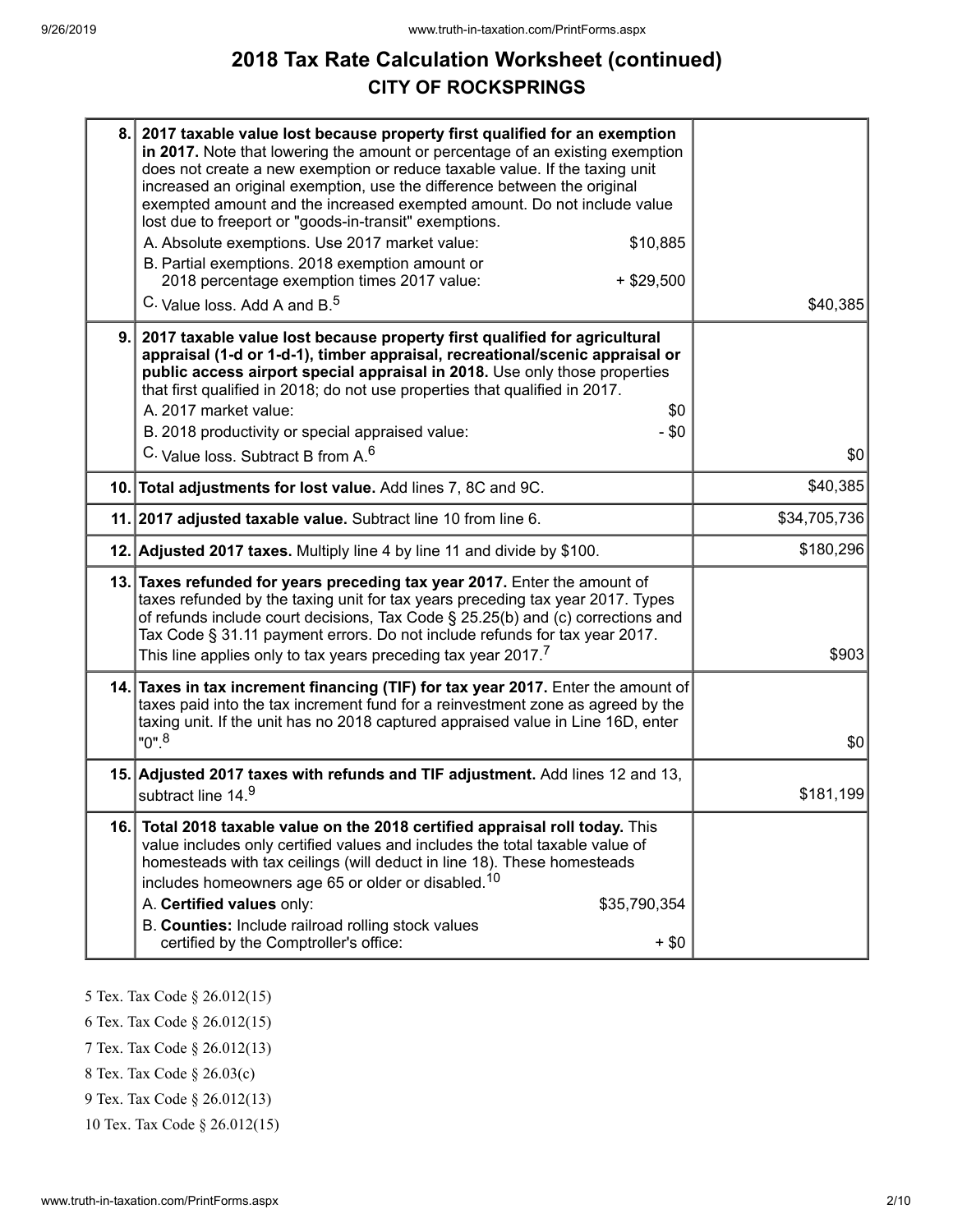# **2018 Tax Rate Calculation Worksheet (continued) CITY OF ROCKSPRINGS**

| 16.<br>$\left( \text{cont.} \right)  $ | C. Pollution control and energy storage system<br>exemption: Deduct the value of property<br>exempted for the current tax year for the first time<br>as pollution control or energy storage system<br>property:<br>D. Tax increment financing: Deduct the 2018<br>captured appraised value of property taxable by a<br>taxing unit in a tax increment financing zone for<br>which the 2018 taxes will be deposited into the<br>tax increment fund. Do not include any new<br>property value that will be included in line 21<br>below. <sup>11</sup><br>E. Total 2018 value. Add A and B, then subtract C<br>and D.                                                                                                                                                                                                                                                                                                                                                                                                                                                                                                                                                                                                                                           | $-$ \$0<br>$-$ \$0 | \$35,790,354 |
|----------------------------------------|---------------------------------------------------------------------------------------------------------------------------------------------------------------------------------------------------------------------------------------------------------------------------------------------------------------------------------------------------------------------------------------------------------------------------------------------------------------------------------------------------------------------------------------------------------------------------------------------------------------------------------------------------------------------------------------------------------------------------------------------------------------------------------------------------------------------------------------------------------------------------------------------------------------------------------------------------------------------------------------------------------------------------------------------------------------------------------------------------------------------------------------------------------------------------------------------------------------------------------------------------------------|--------------------|--------------|
| 17.                                    | Total value of properties under protest or not included on certified<br>appraisal roll. <sup>12</sup><br>A. 2018 taxable value of properties under protest.<br>The chief appraiser certifies a list of properties still<br>under ARB protest. The list shows the appraisal<br>district's value and the taxpayer's claimed value, if<br>any or an estimate of the value if the taxpayer<br>wins. For each of the properties under protest,<br>use the lowest of these values. Enter the total<br>value. <sup>13</sup><br>B. 2018 value of properties not under protest or<br>included on certified appraisal roll. The chief<br>appraiser gives taxing units a list of those taxable<br>properties that the chief appraiser knows about<br>but are not included at appraisal roll certification.<br>These properties also are not on the list of<br>properties that are still under protest. On this list<br>of properties, the chief appraiser includes the<br>market value, appraised value and exemptions for<br>the preceding year and a reasonable estimate of<br>the market value, appraised value and<br>exemptions for the current year. Use the lower<br>market, appraised or taxable value (as<br>appropriate). Enter the total value. <sup>14</sup> | \$0<br>$+$ \$0     |              |

11 Tex. Tax Code § 26.03(c)

12 Tex. Tax Code § 26.01(c)

13 Tex. Tax Code § 26.04 and 26.041

14 Tex. Tax Code § 26.04 and 26.041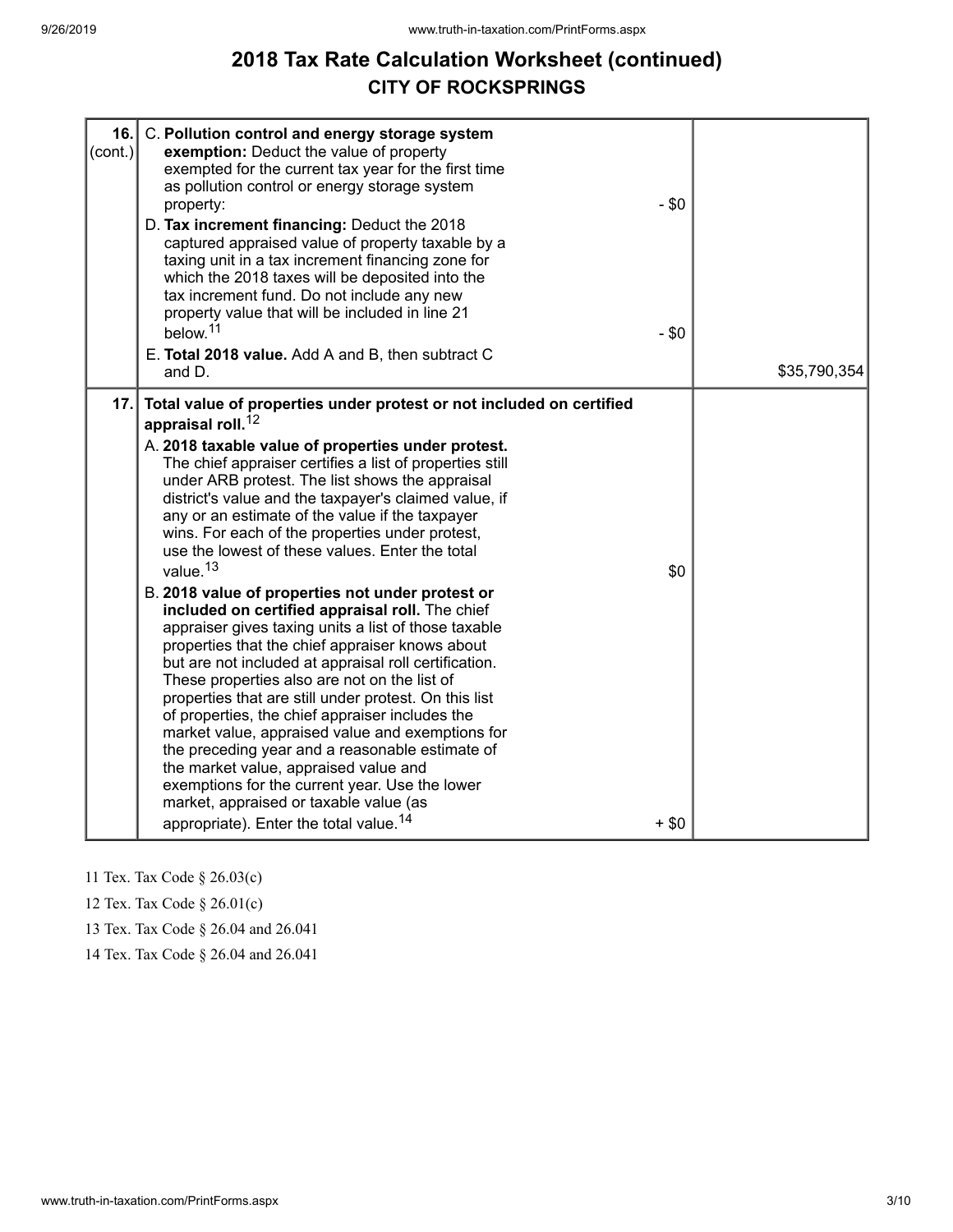# **2018 Tax Rate Calculation Worksheet (continued) CITY OF ROCKSPRINGS**

| cont. | 17. C. Total value under protest or not certified. Add<br>A and B.                                                                                                                                                                                                                                                                                                                                                                                                                                                                                                                                                                             | \$0            |
|-------|------------------------------------------------------------------------------------------------------------------------------------------------------------------------------------------------------------------------------------------------------------------------------------------------------------------------------------------------------------------------------------------------------------------------------------------------------------------------------------------------------------------------------------------------------------------------------------------------------------------------------------------------|----------------|
|       | 18. 2018 tax ceilings. Counties, cities and junior colleges enter 2018 total taxable<br>value of homesteads with tax ceilings. These include the homesteads of<br>homeowners age 65 or older or disabled. Other taxing units enter "0". If your<br>taxing units adopted the tax ceiling provision in 2017 or prior year for                                                                                                                                                                                                                                                                                                                    |                |
|       | homeowners age 65 or older or disabled, use this step. <sup>15</sup>                                                                                                                                                                                                                                                                                                                                                                                                                                                                                                                                                                           | \$0            |
|       | 19. 2018 total taxable value. Add lines 16E and 17C. Subtract line 18.                                                                                                                                                                                                                                                                                                                                                                                                                                                                                                                                                                         | \$35,790,354   |
|       | 20. Total 2018 taxable value of properties in territory annexed after January<br>1, 2008. Include both real and personal property. Enter the 2018 value of<br>property in territory annexed. <sup>16</sup>                                                                                                                                                                                                                                                                                                                                                                                                                                     | \$0            |
|       | 21. Total 2018 taxable value of new improvements and new personal property<br>located in new improvements. New means the item was not on the appraisal<br>roll in 2017. An improvement is a building, structure, fixture or fence erected on<br>or affixed to land. New additions to existing improvements may be included if<br>the appraised value can be determined. New personal property in a new<br>improvement must have been brought into the taxing unit after January 1, 2017<br>and be located in a new improvement. New improvements do include property<br>on which a tax abatement agreement has expired for 2018. <sup>17</sup> | \$558,318      |
|       | 22. Total adjustments to the 2018 taxable value. Add lines 20 and 21.                                                                                                                                                                                                                                                                                                                                                                                                                                                                                                                                                                          | \$558,318      |
|       | 23. 2018 adjusted taxable value. Subtract line 22 from line 19.                                                                                                                                                                                                                                                                                                                                                                                                                                                                                                                                                                                | \$35,232,036   |
|       | 24. 2018 effective tax rate. Divide line 15 by line 23 and multiply by \$100. <sup>18</sup>                                                                                                                                                                                                                                                                                                                                                                                                                                                                                                                                                    | \$0.5143/\$100 |
|       | 25. COUNTIES ONLY. Add together the effective tax rates for each type of tax the<br>county levies. The total is the 2018 county effective tax rate. <sup>19</sup>                                                                                                                                                                                                                                                                                                                                                                                                                                                                              | \$/\$100       |

15 Tex. Tax Code § 26.012(6)

16 Tex. Tax Code § 26.012(17)

17 Tex. Tax Code § 26.012(17)

18 Tex. Tax Code § 26.04(c)

19 Tex. Tax Code § 26.04(d)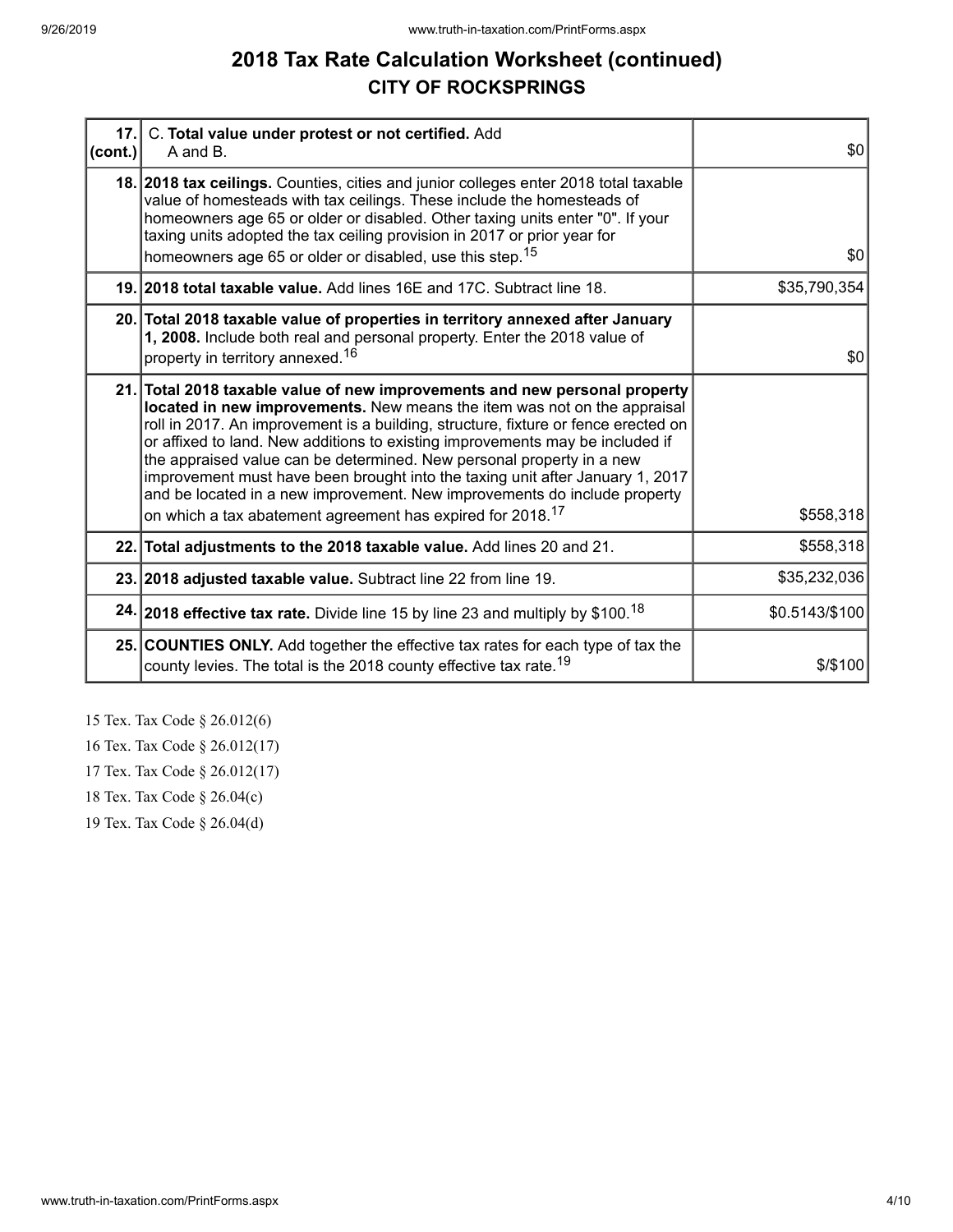#### **Rollback Tax Rate CITY OF ROCKSPRINGS**

The rollback tax rate is split into two separate rates:

- 1. **Maintenance and Operations (M&O):** The M&O portion is the tax rate that is needed to raise the same amount of taxes that the taxing unit levied in the prior year plus eight percent. This rate accounts for such things as salaries, utilities and day-to-day operations.
- 2. **Debt:** The debt tax rate includes the debt service necessary to pay the taxing unit's debt payments in the coming year. This rate accounts for principal and interest on bonds and other debt secured by property tax revenue

The rollback tax rate for a county is the sum of the rollback tax rates calculated for each type of tax the county levies. In most cases the rollback tax rate exceeds the effective tax rate, but occasionally decreases in a taxing unit's debt service will cause the effective tax rate to be higher than the rollback tax rate.

|      | 26. 2017 maintenance and operations (M&O) tax rate.                                                                                                                                                                                                                                                                                                                                                                                                                                                                                                                                                                                                                                                                                                                                                                                                                                                                                                                                                                                                                                                                                                                                                                                                                                                                          |                                              | \$0.519500/\$100 |
|------|------------------------------------------------------------------------------------------------------------------------------------------------------------------------------------------------------------------------------------------------------------------------------------------------------------------------------------------------------------------------------------------------------------------------------------------------------------------------------------------------------------------------------------------------------------------------------------------------------------------------------------------------------------------------------------------------------------------------------------------------------------------------------------------------------------------------------------------------------------------------------------------------------------------------------------------------------------------------------------------------------------------------------------------------------------------------------------------------------------------------------------------------------------------------------------------------------------------------------------------------------------------------------------------------------------------------------|----------------------------------------------|------------------|
|      | 27. 2017 adjusted taxable value. Enter the amount from line 11.                                                                                                                                                                                                                                                                                                                                                                                                                                                                                                                                                                                                                                                                                                                                                                                                                                                                                                                                                                                                                                                                                                                                                                                                                                                              |                                              | \$34,705,736     |
| 28.1 | 2017 M&O taxes.<br>A. Multiply line 26 by line 27 and divide by \$100.<br>B. Cities, counties and hospital districts with<br>additional sales tax: Amount of additional sales<br>tax collected and spent on M&O expenses in<br>2017. Enter amount from full year's sales tax<br>revenue spent for M&O in 2017 fiscal year, if any.<br>Other units, enter "0." Counties exclude any<br>amount that was spent for economic development<br>grants from the amount of sales tax spent.<br>C. Counties: Enter the amount for the state criminal<br>justice mandate. If second or later year, the<br>amount is for increased cost above last year's<br>amount. Other units, enter "0."<br>D. Transferring function: If discontinuing all of a<br>department, function or activity and transferring it<br>to another unit by written contract, enter the<br>amount spent by the unit discontinuing the<br>function in the 12 months preceding the month of<br>this calculation. If the unit did not operate this<br>function for this 12-month period, use the amount<br>spent in the last full fiscal year in which the unit<br>operated the function. The unit discontinuing the<br>function will subtract this amount in H below. The<br>unit receiving the function will add this amount in<br>H below. Other units, enter "0." | \$180,296<br>$+$ \$0<br>$+$ \$0<br>$+/-$ \$0 |                  |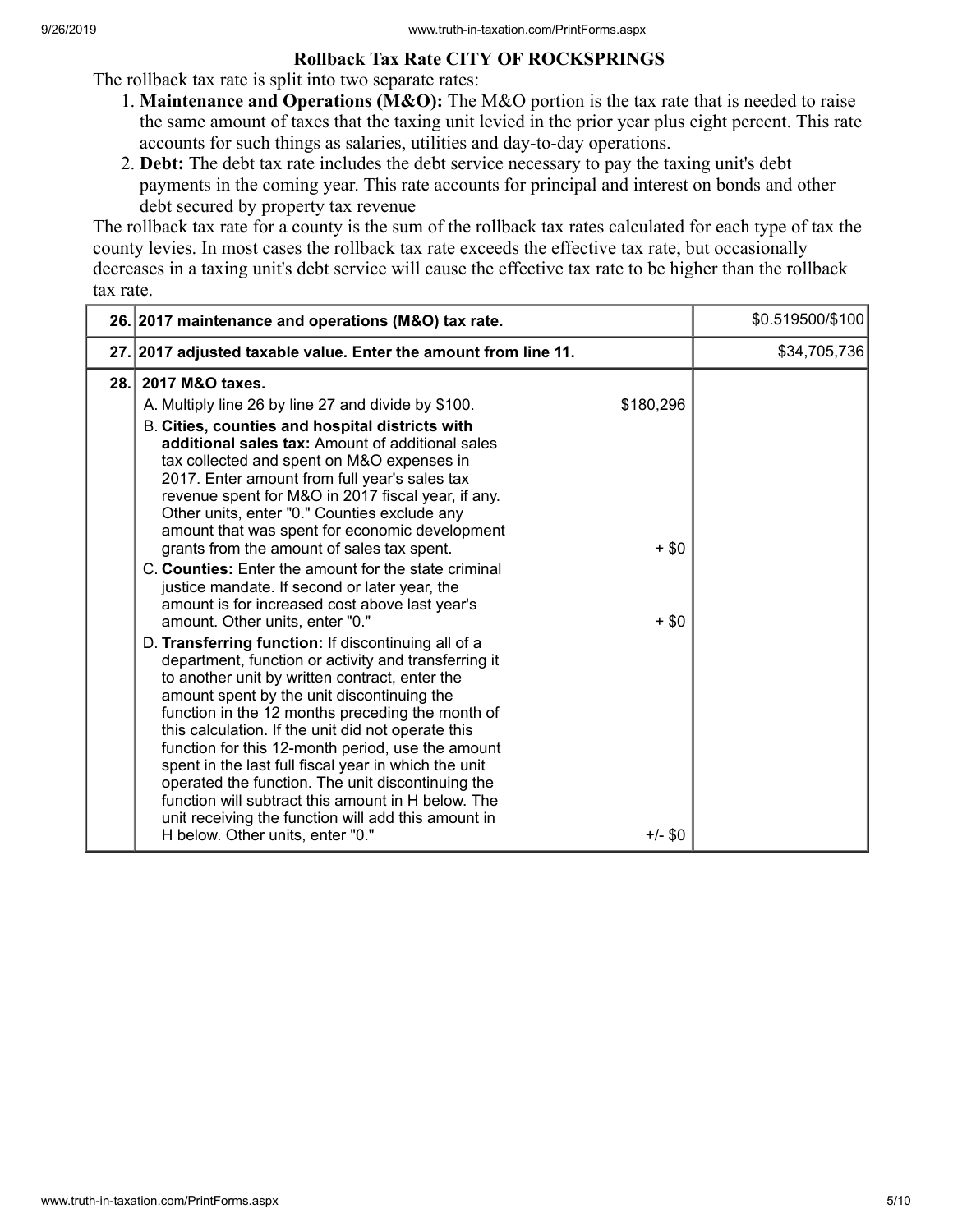### **Rollback Tax Rate (continued) CITY OF ROCKSPRINGS**

| 28.<br>(cont.) | E. Taxes refunded for years preceding tax year<br>2017: Enter the amount of M&O taxes refunded<br>in the preceding year for taxes before that year.<br>Types of refunds include court decisions, Tax<br>Code Section 25.25(b) and (c) corrections and<br>Tax Code Section 31.11 payment errors. Do not<br>include refunds for tax year 2017. This line<br>applies only to tax years preceding tax year<br>2017.<br>$+$ \$903<br>F. Enhanced indigent health care expenditures:<br>Enter the increased amount for the current year's<br>enhanced indigent health care expenditures<br>above the preceding tax year's enhanced<br>indigent health care expenditures, less any state<br>assistance.<br>$+$ \$0<br>G. Taxes in tax increment financing (TIF): Enter<br>the amount of taxes paid into the tax increment<br>fund for a reinvestment zone as agreed by the<br>taxing unit. If the unit has no 2018 captured<br>$-$ \$0<br>appraised value in Line 16D, enter "0."<br>H. Adjusted M&O Taxes. Add A, B, C, E and F. For<br>unit with D, subtract if discontinuing function and<br>add if receiving function. Subtract G. | \$181,199      |
|----------------|---------------------------------------------------------------------------------------------------------------------------------------------------------------------------------------------------------------------------------------------------------------------------------------------------------------------------------------------------------------------------------------------------------------------------------------------------------------------------------------------------------------------------------------------------------------------------------------------------------------------------------------------------------------------------------------------------------------------------------------------------------------------------------------------------------------------------------------------------------------------------------------------------------------------------------------------------------------------------------------------------------------------------------------------------------------------------------------------------------------------------------|----------------|
|                | 29. 2018 adjusted taxable value.<br>Enter line 23 from the Effective Tax Rate Worksheet.                                                                                                                                                                                                                                                                                                                                                                                                                                                                                                                                                                                                                                                                                                                                                                                                                                                                                                                                                                                                                                        | \$35,232,036   |
|                |                                                                                                                                                                                                                                                                                                                                                                                                                                                                                                                                                                                                                                                                                                                                                                                                                                                                                                                                                                                                                                                                                                                                 |                |
|                | 30. 2018 effective maintenance and operations rate.<br>Divide line 28H by line 29 and multiply by \$100.                                                                                                                                                                                                                                                                                                                                                                                                                                                                                                                                                                                                                                                                                                                                                                                                                                                                                                                                                                                                                        | \$0.5143/\$100 |
|                | 31. 2018 rollback maintenance and operation rate.<br>Multiply line 30 by 1.08.                                                                                                                                                                                                                                                                                                                                                                                                                                                                                                                                                                                                                                                                                                                                                                                                                                                                                                                                                                                                                                                  | \$0.5554/\$100 |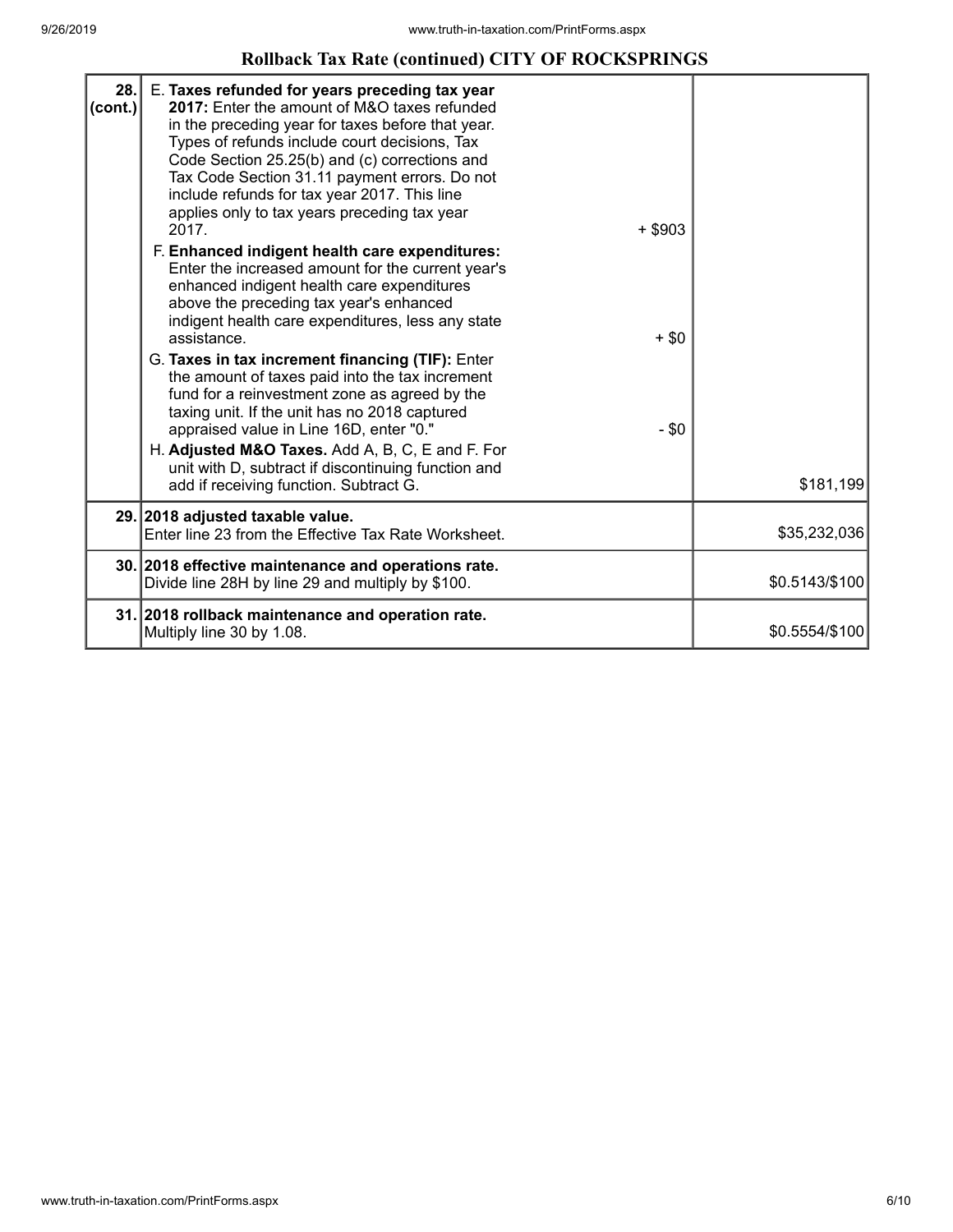#### **Rollback Tax Rate (continued) CITY OF ROCKSPRINGS**

| 32. | Total 2018 debt to be paid with property taxes and additional sales tax<br>revenue.<br>"Debt" means the interest and principal that will be paid on debts that:<br>(1) are paid by property taxes,<br>(2) are secured by property taxes,<br>(3) are scheduled for payment over a period longer than one year and<br>(4) are not classified in the unit's budget as M&O expenses.<br>A: Debt also includes contractual payments to other<br>taxing units that have incurred debts on behalf of this<br>taxing unit, if those debts meet the four conditions<br>above. Include only amounts that will be paid from<br>property tax revenue. Do not include appraisal<br>district budget payments.<br>Enter debt amount. | \$0    |                |
|-----|-----------------------------------------------------------------------------------------------------------------------------------------------------------------------------------------------------------------------------------------------------------------------------------------------------------------------------------------------------------------------------------------------------------------------------------------------------------------------------------------------------------------------------------------------------------------------------------------------------------------------------------------------------------------------------------------------------------------------|--------|----------------|
|     | B: Subtract unencumbered fund amount used to<br>reduce total debt.                                                                                                                                                                                                                                                                                                                                                                                                                                                                                                                                                                                                                                                    | -\$0   |                |
|     | C: Subtract amount paid from other resources.                                                                                                                                                                                                                                                                                                                                                                                                                                                                                                                                                                                                                                                                         | $-\$0$ |                |
|     | D: Adjusted debt. Subtract B and C from A.                                                                                                                                                                                                                                                                                                                                                                                                                                                                                                                                                                                                                                                                            |        | \$0            |
|     | 33. Certified 2017 excess debt collections. Enter the amount certified by the<br>collector.                                                                                                                                                                                                                                                                                                                                                                                                                                                                                                                                                                                                                           |        | \$0            |
|     | 34. Adjusted 2018 debt. Subtract line 33 from line 32D.                                                                                                                                                                                                                                                                                                                                                                                                                                                                                                                                                                                                                                                               |        | \$0            |
|     | 35. Certified 2018 anticipated collection rate. Enter the rate certified by the<br>collector. If the rate is 100 percent or greater, enter 100 percent.                                                                                                                                                                                                                                                                                                                                                                                                                                                                                                                                                               |        | 100.000000%    |
|     | 36. 2018 debt adjusted for collections. Divide line 34 by line 35.                                                                                                                                                                                                                                                                                                                                                                                                                                                                                                                                                                                                                                                    |        | \$0            |
|     | 37. 2018 total taxable value. Enter the amount on line 19.                                                                                                                                                                                                                                                                                                                                                                                                                                                                                                                                                                                                                                                            |        | \$35,790,354   |
|     | 38. 2018 debt tax rate. Divide line 36 by line 37 and multiply by \$100.                                                                                                                                                                                                                                                                                                                                                                                                                                                                                                                                                                                                                                              |        | \$0.0000/\$100 |
|     | 39. 2018 rollback tax rate. Add lines 31 and 38.                                                                                                                                                                                                                                                                                                                                                                                                                                                                                                                                                                                                                                                                      |        | \$0.5554/\$100 |
|     | 40. COUNTIES ONLY. Add together the rollback tax rates for each type of tax the<br>county levies. The total is the 2018 county rollback tax rate.                                                                                                                                                                                                                                                                                                                                                                                                                                                                                                                                                                     |        | $$$ /\$100     |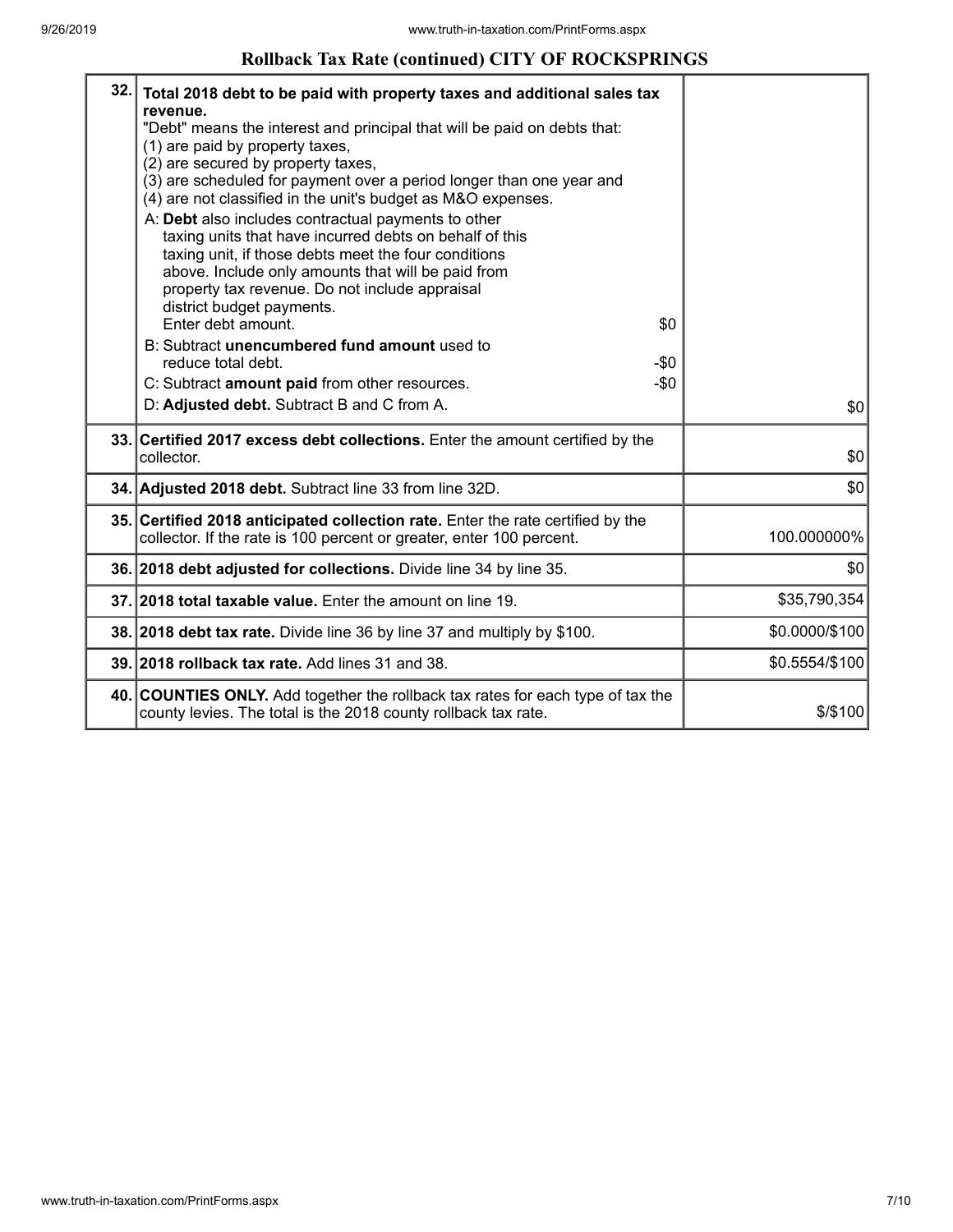#### **Total Tax Rate**

| Indicate the applicable total tax rates as calculated above.                             |           |
|------------------------------------------------------------------------------------------|-----------|
| Effective Tax Rate (Line 24; line 25 for counties; or line 46 if adjusted for sales tax) | \$0.5143  |
| Rollback Tax Rate (Line 39; line 40 for counties; or line 48 if adjusted for sales tax)  | \$0.5554  |
| Rollback Tax Rate Adjusted for Pollution Control (Line 52)                               | \$0/\$100 |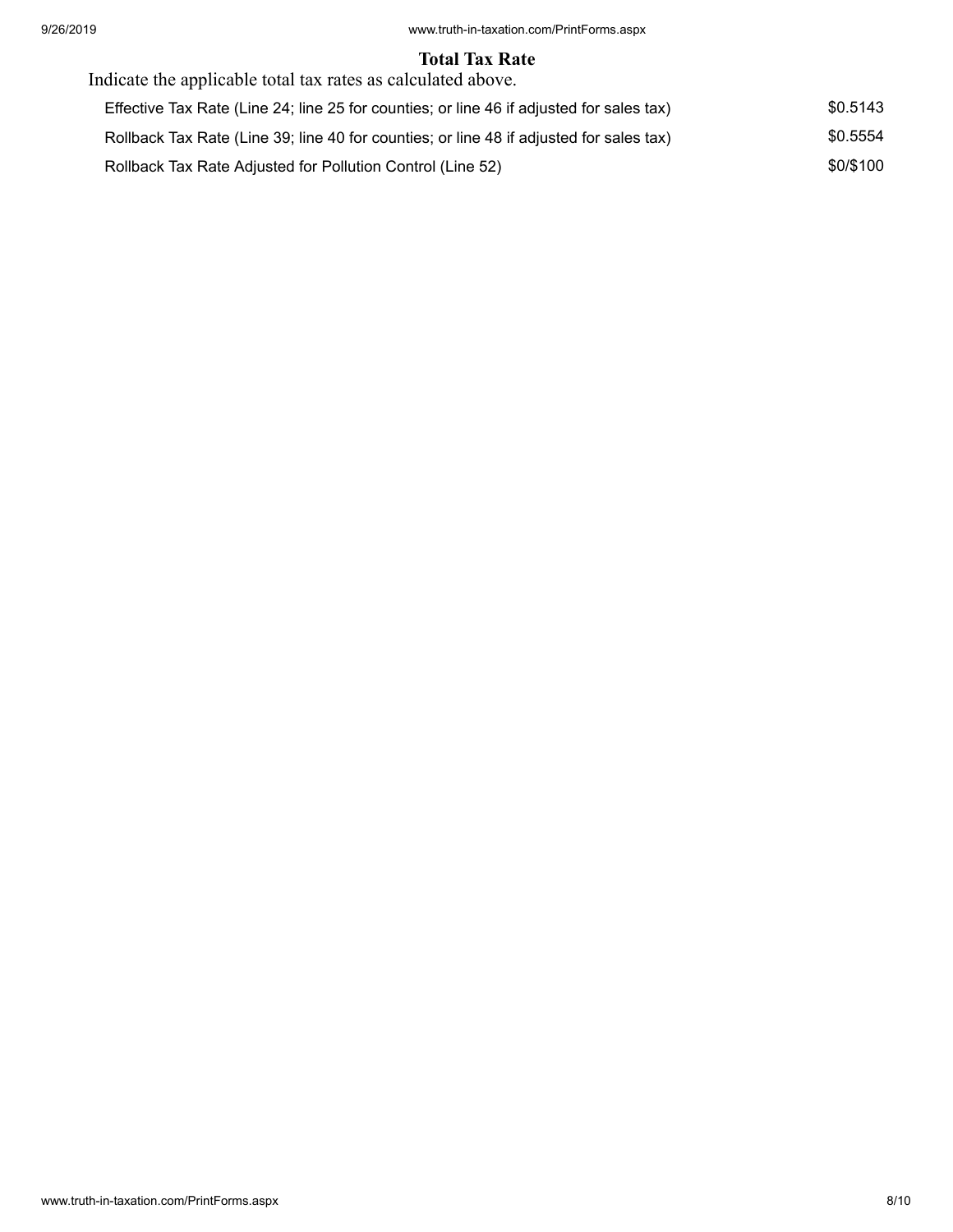## **Taxing Unit Representative Name and Signature**

Enter the name of the person preparing the tax rate as authorized by the governing body of the taxing unit.

#### **Print Here**

Printed Name of Taxing Unit Representative

**Sign Here**

Taxing Unit Representative

**Date**